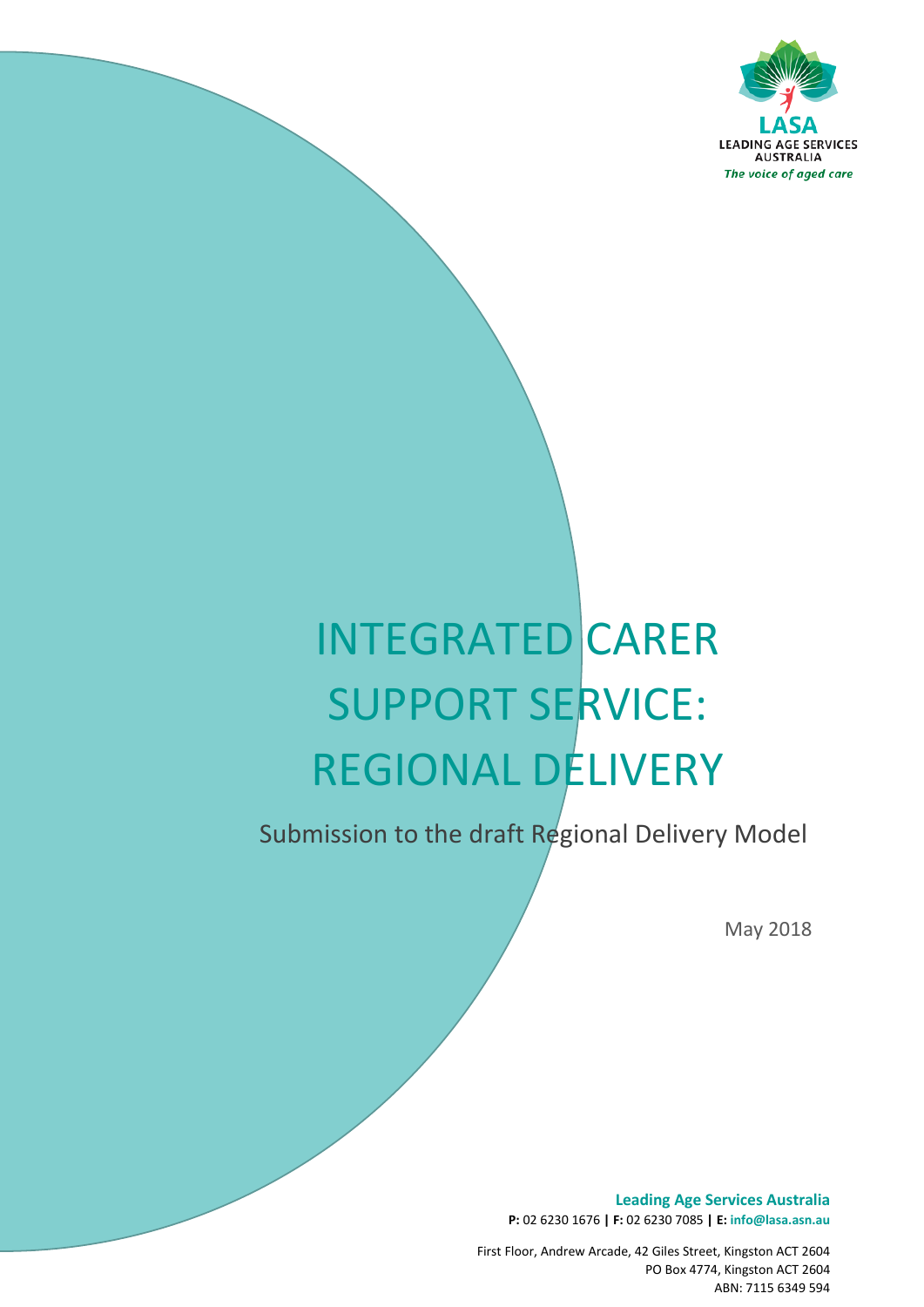# Leading Age Services Australia (LASA)

Leading Age Services Australia (LASA) is the national peak body representing and supporting providers of age services across residential care, home care and retirement living. Our purpose is to enable a high performing, respected and sustainable age services industry delivering affordable, accessible, quality care and services for older Australians. We represent our Members by advocating their views on issues of importance and we support our Members by providing information, services, training and events that enhance performance and sustainability.

LASA's membership base is made up of organisations providing care, support, services and accommodation to older Australians. Our Members include private, not-for-profit, faithbased and government operated organisations providing age services across residential aged care, home care and retirement living. Our diverse membership base provides LASA with the ability to speak with credibility and authority on issues of importance to older Australians and the age services industry.

Leading Age Services Australia is pleased to provide feedback to the draft Regional Delivery Model. Should you have any questions regarding this submission, please do not hesitate to contact Marlene Eggert, Senior Policy Officer, emai[l marleneE@lasa.asn.au](mailto:marleneE@lasa.asn.au) or ph: 02-62301676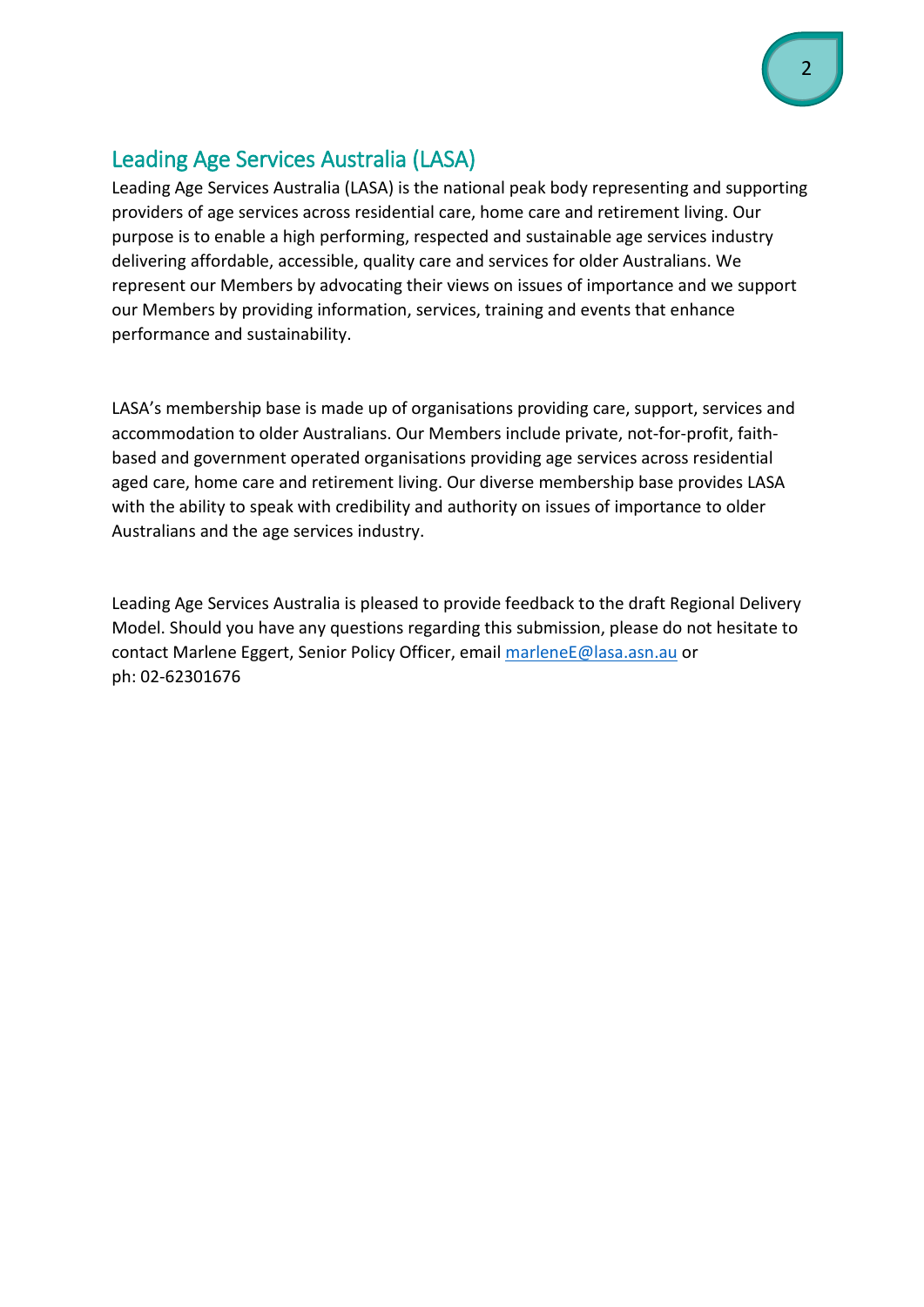# General observations

#### General reform environment

The Department of Social Services' (DSS) planned introduction of Integrated Carer Support Services (ICSS) and Regional Delivery Partners (RDP) coincides with major reform activity in the aged care sector by the Department of Health. The DSS should take particular care to ensure that the design and introduction of the ICSS and its Regional Delivery Model dovetails with policy changes introduced through current aged care reforms.

Further, LASA would like to make the DSS aware that the Aged Care Financing Authority (ACFA) undertook a consultation on respite care in April 2018. ACFA's report on this consultation is due for release on 31 October 2018.

### Integrating ICSS with other care systems

In the ICSS Service Blueprint (Appendix A) the ICSS is depicted as a freestanding service system without linkages to other service systems. However, carers and the people they care for also utilize other service systems, such as aged care, primary care and hospital care and these affect the supports carers require. At this stage in the planning process, it is important that the ICSS account for (1) carers' and their care recipients' interaction with these other systems and (2) how carers are being affected by these other systems.

Functional connectivity should be built to link the ICSS with other care systems. For example, LASA Members have made us aware of the increasing number of couples where the carer-partner is also frail-aged. ICSS needs to allow for planning of joint respite for couples where the carer is also frailaged. Members have told us that the My Aged Care Gateway and Carer Gateway should be functionally connected to facilitate planning for joint respite for frail carers and their partners.

### Ongoing consultation with carers

While carers were consulted in stage 2 of the Integrated Plan for Carer Support Services, LASA is concerned that the consultation paper does not mention any further involvement of carers. LASA would encourage the DSS to seek carers' viewpoints throughout the design and implementation process to ensure that all parts of the ICSS interface work well with consumers. LASA considers it important that the final ICSS is as user friendly as possible for time-poor carers who often also lack the energy to engage with complex IT based interfaces.

#### Timelines

LASA notes that the time given for the introduction and bedding down of a complex reform such as the ICSS is rather short. These timelines may require review and/or the development of a plan B with strategies for mitigation if implementation milestones are not achieved. The overarching concerns should not be the achievement of timelines but the development, implementation and bedding down of a reform that works well for carers and providers alike.

At key points the plan for the introduction of the ICSS should include milestones that have to be fully met before the rollout of the reforms is progressed any further. LASA suggest that a fully functional Carer Gateway should be one such milestone as the Carer Gateway is fundamental to the RDPs' functioning.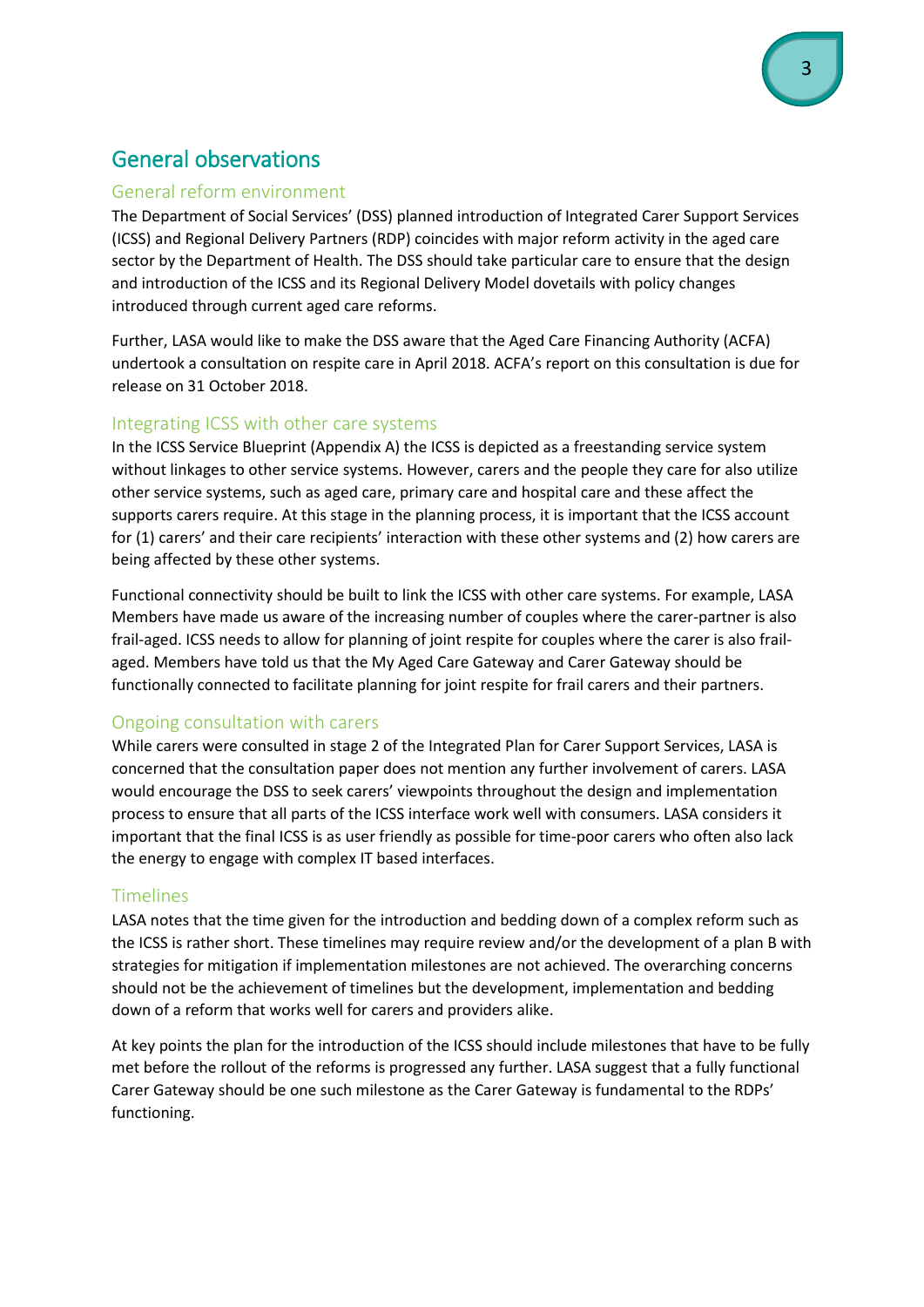## Smaller cohorts of carers with differing needs

Some smaller cohorts of carers may have differing needs from those of the majority cohort. Young carers, people who care for a person with mental health issues and the frail-aged carers referred to above are examples of carers whose needs often differ from majority needs. LASA believes that the ICSS model does not pay sufficient attention to the unique needs of this cohort. The LASA referred to above are another such cohort.

LASA notes that the Carer Coaching Service, Carer Education and the Peer Support Service are exclusively online-based. A significant cohort of older and some other carers will be unable to access these services because they do not have the confidence, online literacy to engage with these platforms or lack access to the internet. However, these carers still have a real need for support, education and coaching. How does the DSS plan to address the needs of these carers?

## Commonwealth supports required for the consortia-based model

RDPs should be provided with guidance from the Commonwealth as to the requirements for subcontracting under the consortia-based model. This guidance should include:

- how to ensure that the best provider is subcontracted;
- the percentage of Commonwealth funding that RDPs can hold internally;
- the utilization and development of existing carer skills;
- development of new, skilled carers as demand requires; and
- directions to ensure equity of access to services for diverse carer cohorts.

LASA is particularly concerned that the consortia-based model and its associated guidelines enable the RDPs to leverage from existing, well-established relationships between service providers and carers. Where well-functioning services already exist any re-invention the wheel may result in reduced service productivity.

## Issues with the boundaries of RDP service areas

The consultation paper reports to have worked 88 ABS Statistical Areas Level 4 regions into two Options (A and B) for the number of RDP service areas across Australia. LASA has concerns regarding (1) the use of ABS Statistical Areas to identify the boundaries of RDP service areas and (2) the small number of RDP service areas proposed in Option B.

## RDP boundaries

LASA Members are concerned that the proposed RDP boundaries do not align with existing service delivery boundaries for providers of carer-support. Currently, Local Government Areas (LGA) tend to act as boundaries for service delivery for carers. Within these established boundaries, networks, partnerships and communities of interest have developed. The synergies arising from these relationships underpin the sector's productivity and quality of service delivery in important ways. New boundaries resulting in the loss of these relationships will reduce providers' capability to deliver responsive, quality services. New boundaries will also add complexity to the bedding down process of the reforms, resulting in costs through loss of efficiency and effectiveness, further hampering providers' productivity.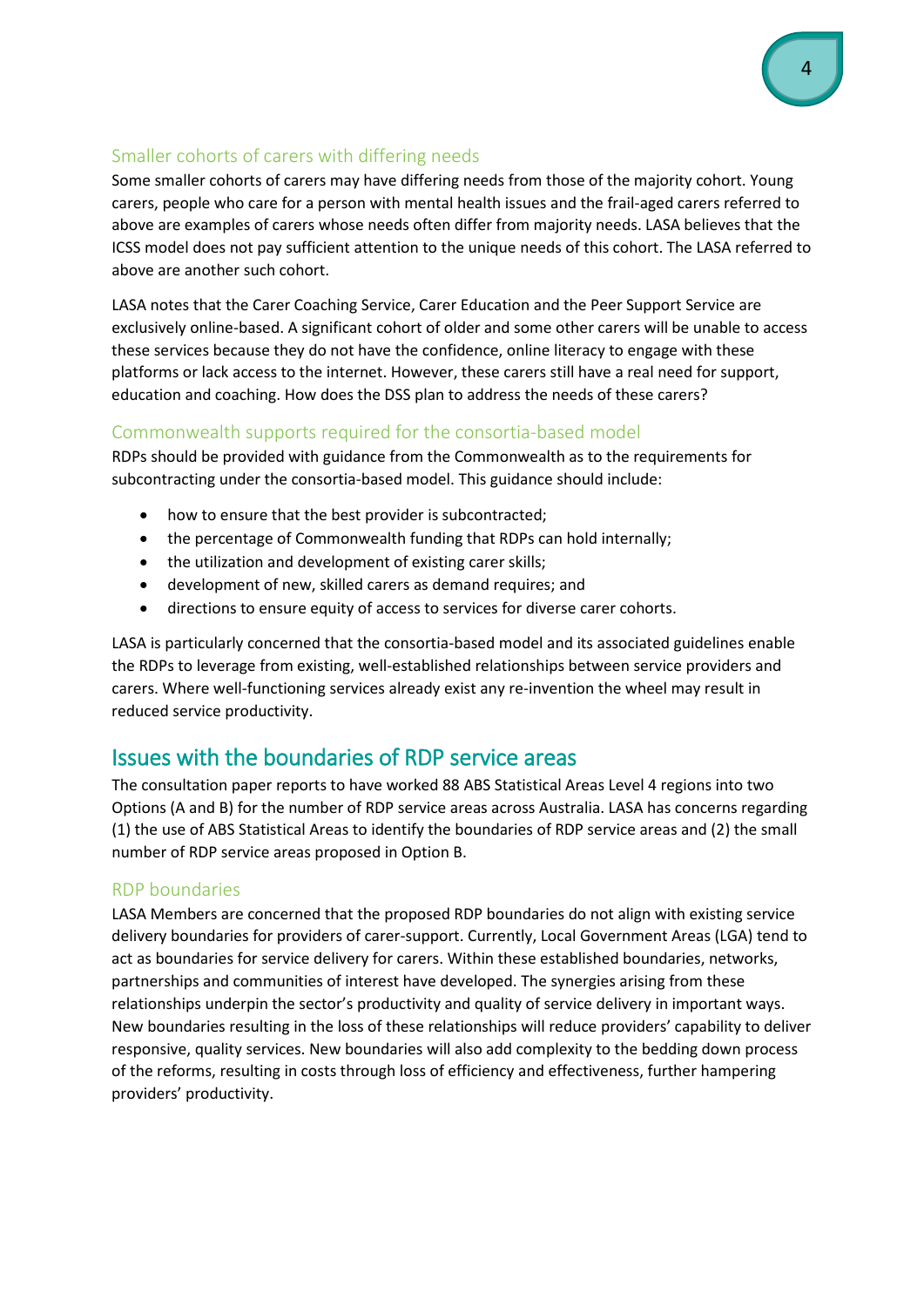## Option A is preferred over Option B

LASA Members support Option A with 20 service areas with a RDP for each area for following reasons:

- 1. The larger service areas proposed in Option B (11 areas) would make it difficult for RDPs to be responsive to the varied carer cohorts in a large geographical area. LASA is concerned that a loss of responsiveness to carer needs may result in in carers disengaging from the ICSS. The smaller geographical areas proposed under Option A will make it easier for providers to identify specific carer needs and to design and offer tailor-made services.
- 2. For RDPs the servicing of carers in large geographical areas will involve the need to establish and manage a large number of sub-contracts, which is costly. These costs may negate any of the administrative savings Options B anticipates.

# Capacity and capability of organisations to establish and manage a regional presence throughout a large service area, including the ability to lead a consortia-based model, and undertake service area planning

Compared with Option B, the smaller geographical regions in Option A would provide better structural support for the RDP to:

- establish a regional presence;
- undertake service planning;
- establish contact with 'difficult to reach' groups, such as 'hidden carers'; and
- ensure the quality and consistency of services delivered by subcontractors.

# How to ensure the breadth and reach of services provided under the proposed service area models, including the incorporation of local service providers.

LASA believes that the breadth and reach of services is best supported by the smaller geographical areas proposed for the reasons given under the heading *Option A is preferred over Option B.* 

Further, providers see a role for the Commonwealth to support service breadth and reach through the provision of guidelines for RDPs (see under heading: *Commonwealth supports required for consortia-based model*).

Members have told LASA that they consider maintaining their existing relationships with local service providers to be of utmost importance to ensure the consistency and quality of their services. These relationships are one of the main reasons why providers do not want to see the new RDP boundaries to cut across currently established ones. Another reason from a carer perspective is ease of access to service providers.

Are there any alternative RDP service area models that you think the Department should consider? If so, on what basis? Your statistical analysis and/or evidence base should be provided to support this. Please refer to LASA'S commentary under heading *RDP Boundaries.*